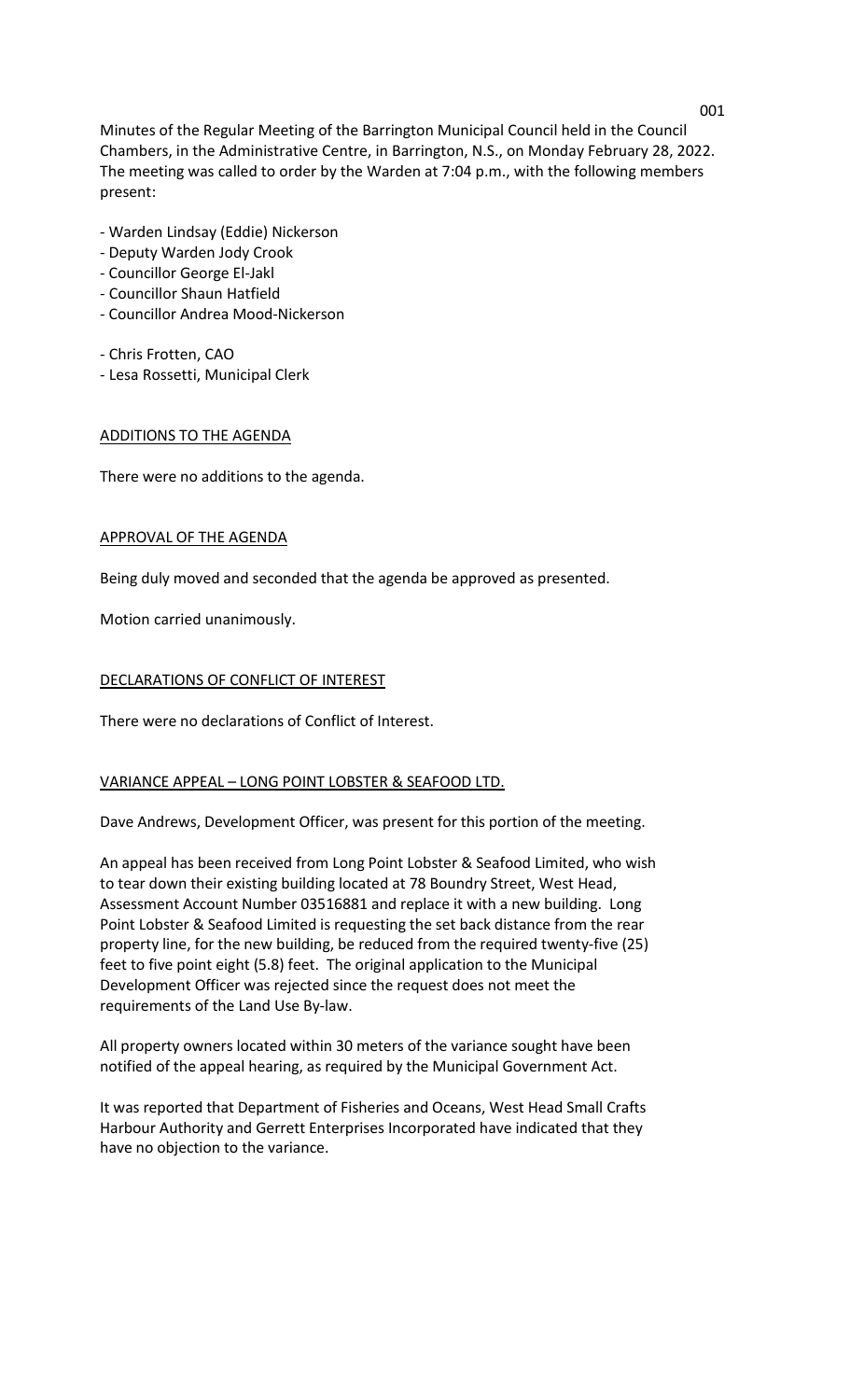002 Page 2, Barrington Municipal Council Meeting, February 28, 2022.

# Resolution C220201

Being duly moved and seconded that the variance requested by Long Point Lobster & Seafood Limited be approved and they be granted a variance of nineteen point four (19.4) feet reducing the rear set back to five point eight (5.8) feet to allow for the construction of a new building on their property, AAN 03516881.

Motion carried unanimously.

# APPROVAL OF MINUTES

Being duly moved and seconded that minutes of the Regular Council Meeting held January 24, 2022 be approved as circulated.

Motion carried unanimously.

# MATTERS ARISING FROM THE MINUTES

There were no matters arising from the minutes.

# REPORT OF WARDEN

The Warden gave a brief report on his activities since the last meeting of Council.

## SECOND READING RE: BY-LAW NO. 25 "TAX EXEMPTION BY-LAW"

It was reported that the Barrington Leisure Park Association recently acquired two additional parcels of land in the vicinity of their skateboard park in Barrington Passage and are requesting that they be provided with a tax exemption, the same as other properties owned by them.

It was reported that notice of Second Reading of proposed amendments to By-law No. 25 "Tax Exemption By-law" was advertised in the Vanguard Newspaper on February 9, 2022, and posted on social media, giving public notice that amendments would be considered tonight.

It is proposed that Schedule "B" of By-law No. 25 "Tax Exemption By-law" be amended by adding the properties recently acquired by the Association.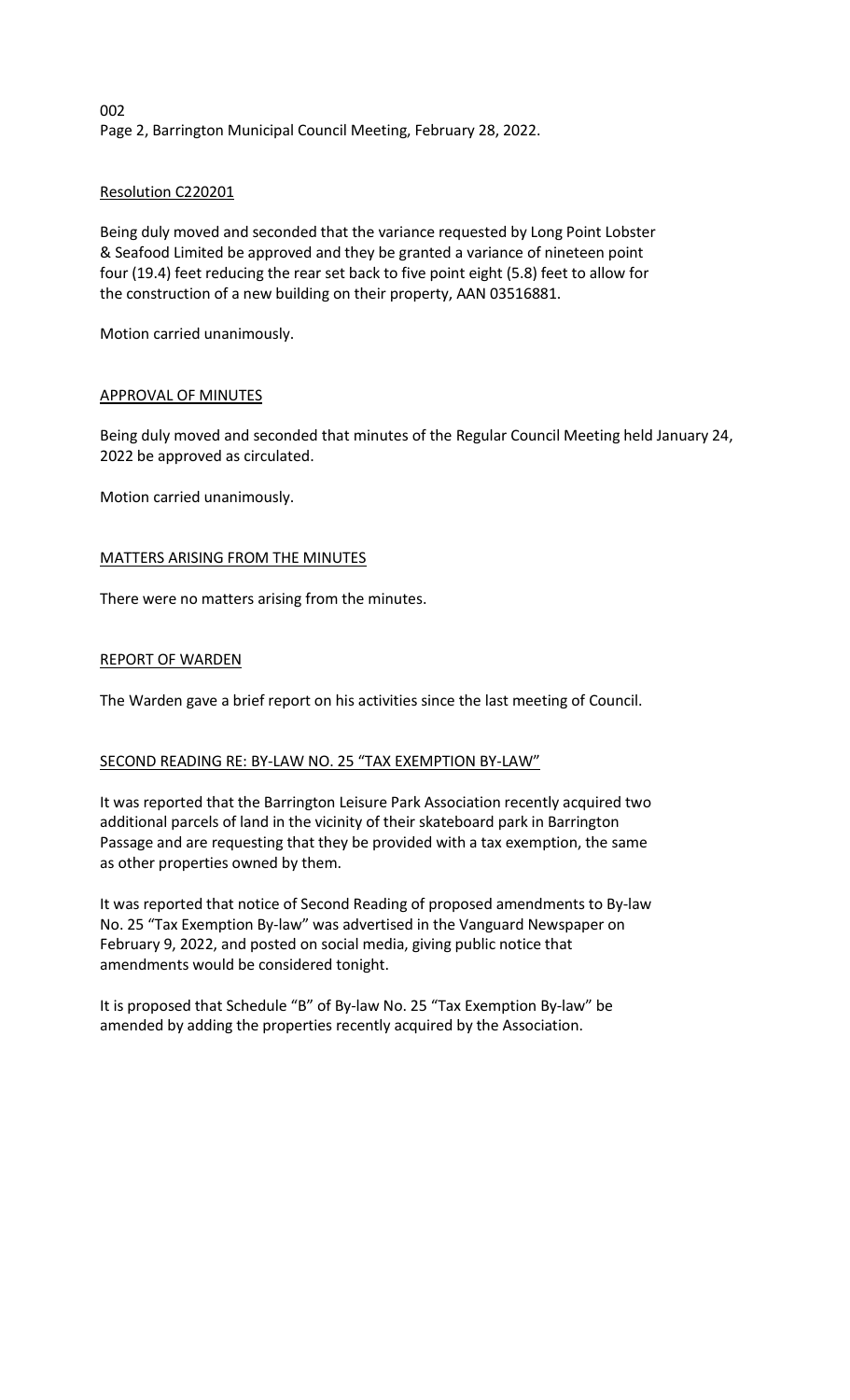Page 3, Barrington Municipal Council Meeting, February 28, 2022.

## Resolution C220202

Being duly moved and seconded that:

BE IT RESOLVED that By-law No. 25 "Tax Exemption By-law" be amended as follows:

Schedule "B" be amended by adding:

Barrington Leisure Park Association 10540402

04969529

Motion carried unanimously.

### REPORT OF COUNCILLORS

The Deputy Warden and each councillor gave a brief report on their activities since the last meeting of Council.

It was agreed that "Ukraine humanitarian relief efforts" be added to an upcoming committee agenda for discussion.

### REPORT FROM COMMITTEE OF THE WHOLE COUNCIL

Councillor El-Jakl reported on recommendations from the Committee of the Whole Council.

#### Capital Planning Discussion – New Recreation Centre

### Resolution C220203

Being duly moved and seconded that the CAO forward a letter to Infrastructure Canada's Green and Inclusive Community Buildings Program to determine the status of our funding application to assist with the cost of a new Recreation Centre.

Motion carried unanimously.

#### Trail Maintenance

The complaint received from Cecil Swimm and trail maintenance was discussed by the Committee of the Whole Council.

#### Resolution C220204

Being duly moved and seconded that a letter be sent to Cecil Swimm acknowledging his complaint concerning the condition of the Barrington Bay Trail and advising that the Municipality is not interested in taking over the trail, but is exploring ways to have the trail attended to and Mr. Swimm be advised that future concerns regarding the trail be forwarded directly to the Woodland Multi-Use Trails Association.

Motion carried unanimously.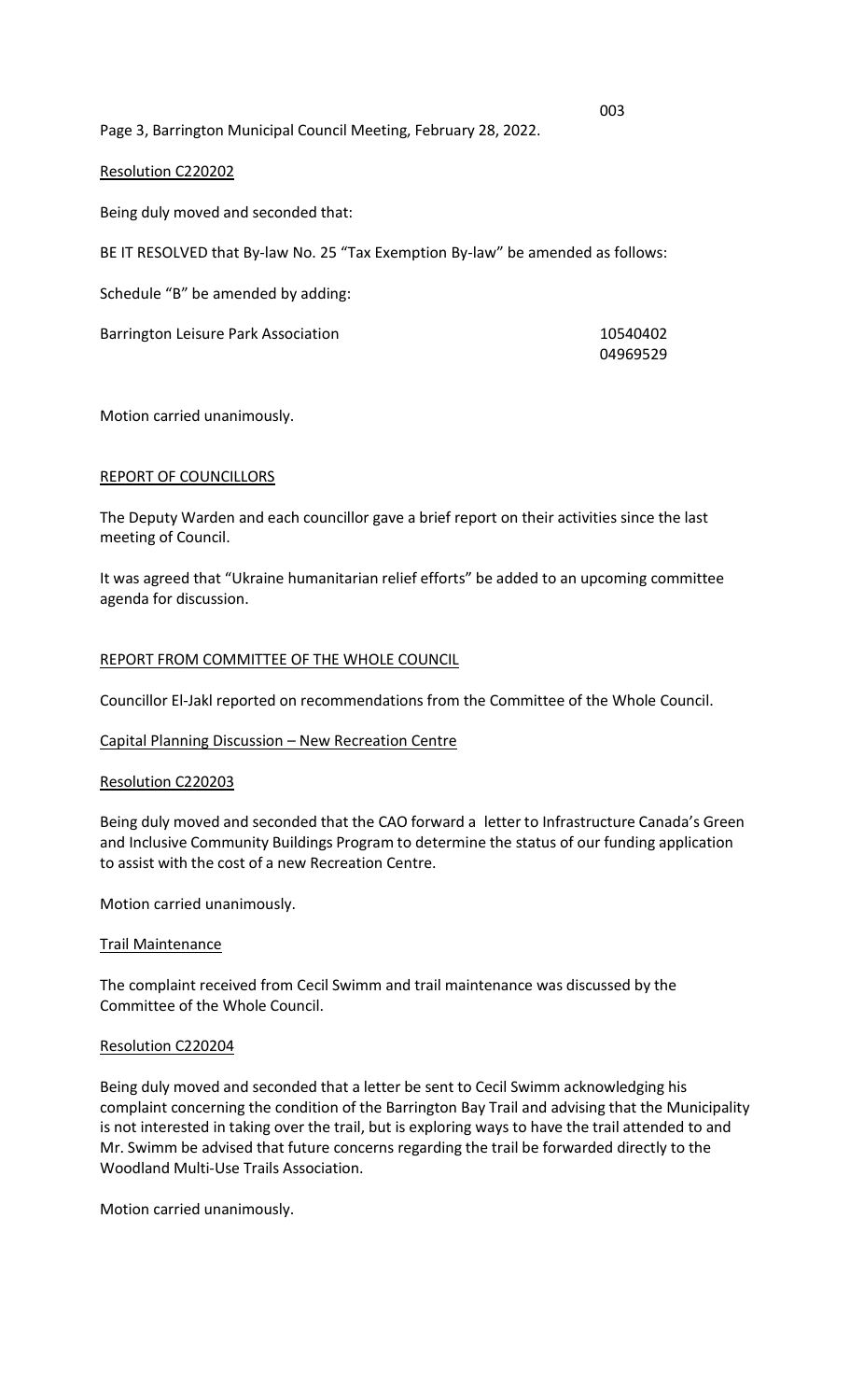# 004 Page 4, Barrington Municipal Council Meeting, February 28, 2022.

# Resolution C220205

Being duly moved and seconded that the CAO advise the Woodland Multi-Use Trails Association that the Municipality has allotted \$10,000.00, in the 2022/23 municipal budget, for maintenance of the trail in the Municipality of Barrington and based on a citizen complaint, the association be asked to pay particular attention to the section of trail which sees the most multi-use, from Starboard Inn to No Frills, and that it be groomed at least twice a year and they be requested to commence maintenance at their earliest convenience.

Motion carried unanimously.

# Staff Report Re: Regional Emergency Management Organization

## Resolution C220206

Being duly moved and seconded that staff be directed to initiate a formal dialogue with the Town of Clarks Harbour and Shelburne County East EMO in an effort to establish a Regional Emergency Management Organization encompassing the entire County.

Motion carried unanimously.

## Correspondence from Brenda Maxwell Re: Ambulance Service

Correspondence has been received from Brenda Maxwell expressing concern over the existing ambulance system in Nova Scotia.

## Resolution C220207

Being duly moved and seconded that a letter be written to the Minister of Health and Wellness and Premier making them aware of Mrs. Maxwell's concerns and asking the Premier what steps have been taken by his government to address this matter since it was one of his campaign commitments and a copy of this letter be forwarded to Mrs. Maxwell.

Motion carried unanimously.

## FGCAC Wire Trap Feasibility Study Letter of Support

The Program Manager of the Fishing Gear Coalition of Atlantic Canada has advised that they will be making application to FCM for additional funding to continue their program and they are requesting a letter of support.

## Resolution C220208

Being duly moved and seconded that the Municipality provide a letter to the Fishing Gear Coalition of Atlantic Canada in support of an application to FCM for funding to assist with the cost of their End-of-life Fishing Gear Management Project.

Motion carried unanimously.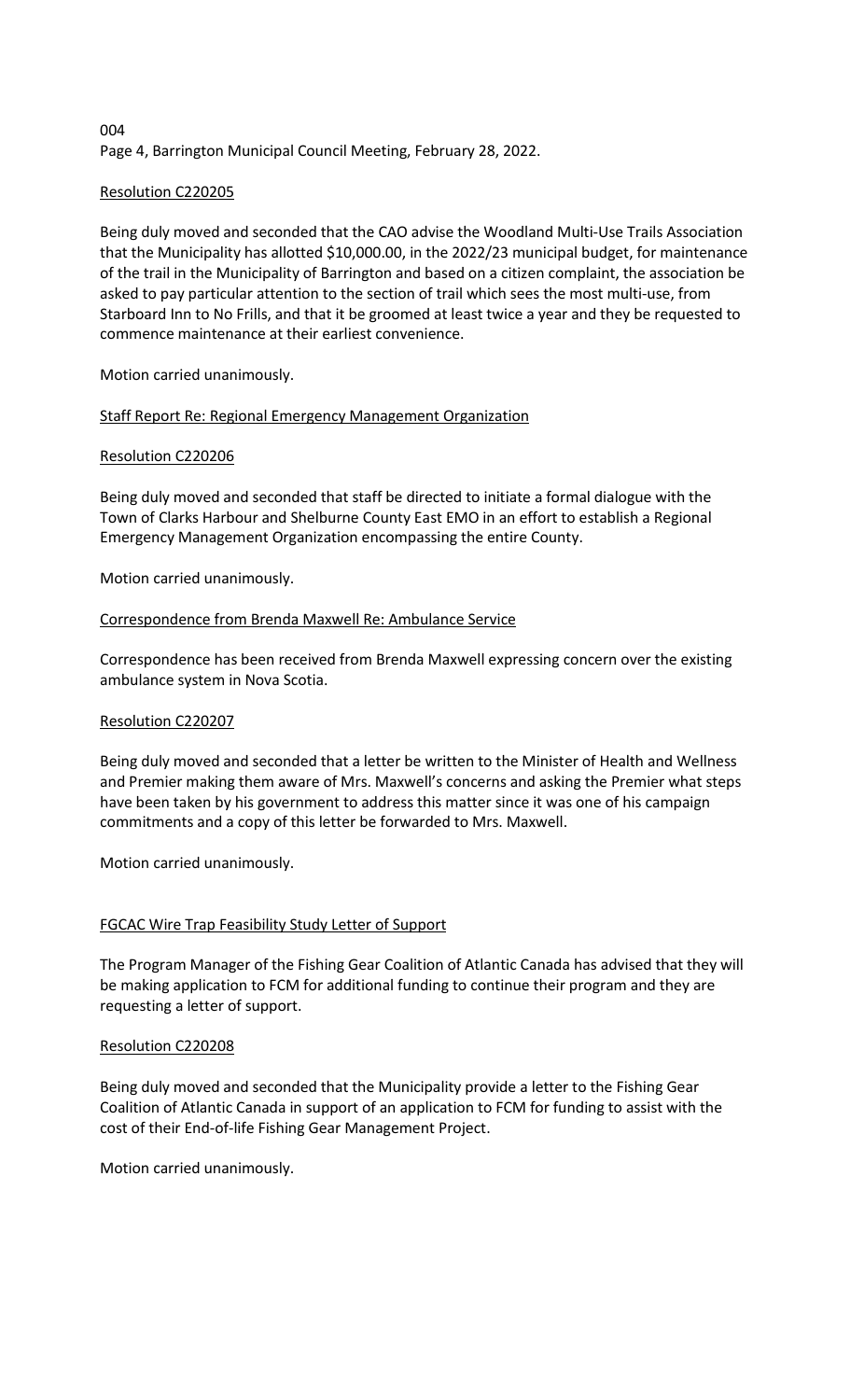# Page 5, Barrington Municipal Council Meeting, February 28, 2022.

## STAFF REPORT

The Chief Administrative Officer provided his report for the period ending February 28, 2022 of which a copy is attached and forms part of the minutes.

Topics highlighted were as follows:

- New Recreation Centre
- Development of Asset Management Program
- Development of Additional Business/Commercial Property
- Improved Access to Internet
- Continued Work Towards Additional Medical Services (medical clinic, dialysis)
- Improved Active Transportation (sidewalks, trails, Boardwalks)
- NS Lobster Crawl
- Tax Sale
- Recreation Programming
- Building Permits & By-law Enforcement
- Fire Services & Emergency Management
- Capital Project Update

### NEW OR OTHER BUSINESS

# Consideration of Amendments to Policy 59 Re: Terms of Reference for the NS Marathon **Committee**

It is proposed that the Term of Reference for the NS Marathon Committee be revised, as recommended by the committee. Revisions include terms of office, roles and responsibilities, sub committees, etc.

It was noted that notice of consideration of the proposed minutes was given at the Committee of the Whole Council Meeting held February 14, 2022.

#### Resolution C220209

Being duly moved and seconded that By-law No. 59 "Policy on Committees of Council" be amended by revising the Terms of Reference for the NS Marathon Committee as proposed.

Motion carried unanimously.

#### **CORRESPONDENCE**

There was no correspondence to report on.

AGENDA ITEMS FOR FUTURE MEETINGS

No items were brought forward.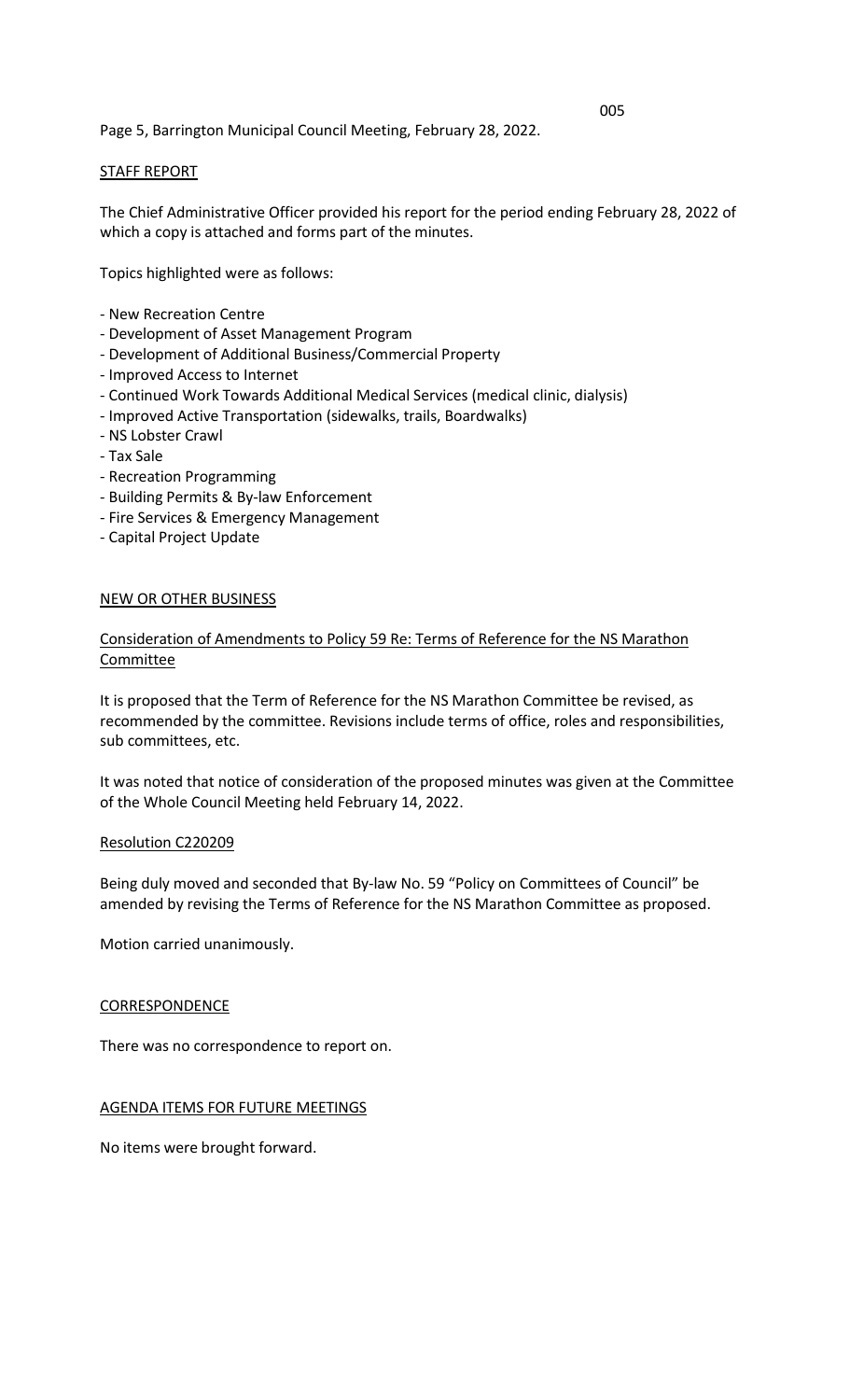006 Page 6, Barrington Municipal Council Meeting, February 28, 2022.

\_\_\_\_\_\_\_\_\_\_\_\_\_\_\_\_\_\_\_\_\_\_\_\_\_\_\_\_\_\_\_\_\_ \_\_\_\_\_\_\_\_\_\_\_\_\_\_\_\_\_\_\_\_\_\_\_\_\_\_\_\_\_\_

ADJOURNMENT

The meeting was adjourned at 8:05 p.m.

Warden Chief Administrative Officer

\_\_\_\_\_\_\_\_\_\_\_\_\_\_\_\_\_\_\_\_\_\_\_\_\_\_\_\_\_\_\_\_\_ Secretary for the Meeting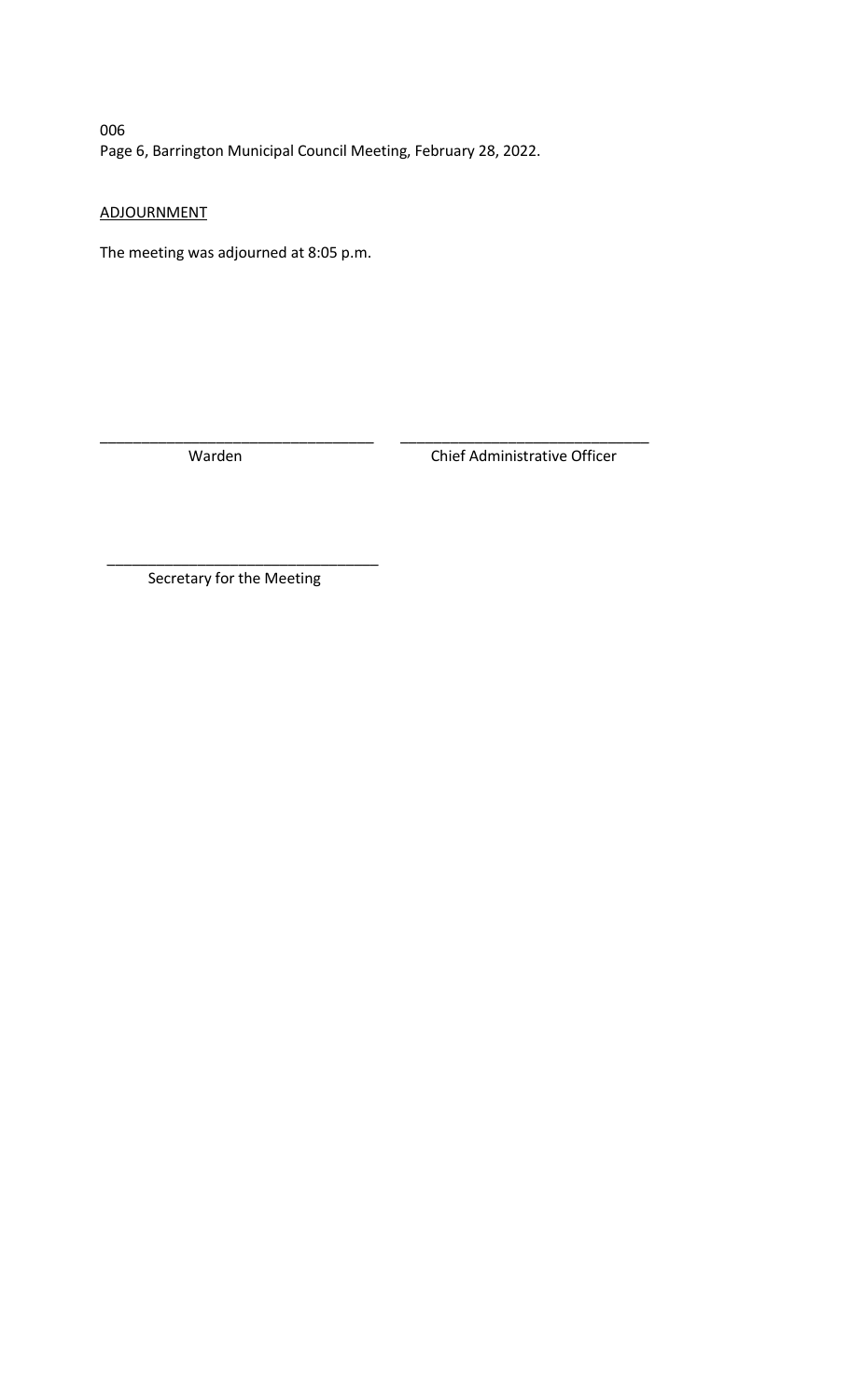

An ocean of<br>opportunity

### **KEY STRATEGIC AREAS**

# **1. Infrastructure Renewal**

*a. New Recreation Centre*

Although we did not receive an official response, it seems like the funding application for \$750,000 to the Canada Community Revitalization Fund, we were not part of the list of projects approved in Shelburne County therefore we are assuming we were not successful in that application. We are therefore still awaiting an official response to the other funding application we submitted back in July 2021 to the Green and Inclusive Community Buildings Program. We hope that we will receive a response soon so that we can move forward on this project – in one way, shape or form.

# *b. Development of Asset Management Plan*

We continue our work on developing our asset management plan, implementing an asset management software, creating policy and procedure framework and training on asset management.

# *c. Renewal or Expansion of Sewer System*

Nothing new to report at this time.

# **2. Economic Growth**

*a. Development of Additional Business/Commercial Property*

A Request for Proposal (RFP) seeking development proposals from qualified firms or individuals for the opportunity to purchase and develop a portion of municipally owned properties along Highway 3 in Barrington Passage (PID# 80051063 and 82569138) was issued Monday, February 14. The RFP can be found at [https://procurement.novascotia.ca/tender](https://procurement.novascotia.ca/tender-details.aspx?id=MODB2201)[details.aspx?id=MODB2201](https://procurement.novascotia.ca/tender-details.aspx?id=MODB2201) and has also been publicized through our website and Facebook page.

# *b. Reduction of Commercial Taxation*

Nothing new to report at this time.

Staff Report Prepared by Chris Frotten for the February 28, 2022 Regular Council Meeting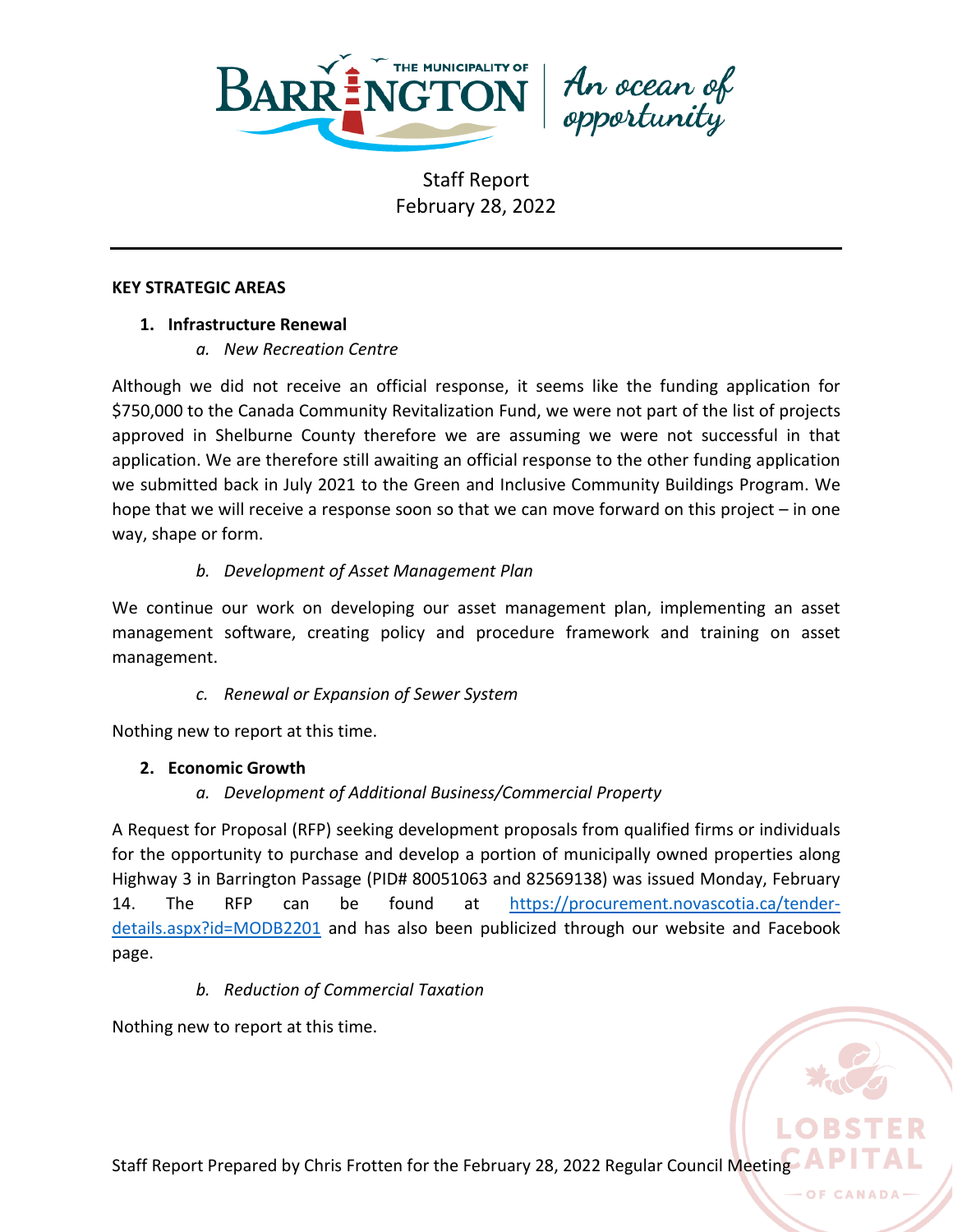

An ocean of<br>opportunity

# *c. Improved Access to Internet*

We continue to anxiously await the completion of the remainder of the Barrington East Project and the Port La Tour project. We have been fielding inquiries relating to the Port La Tour project as its anticipation completion dates was the end of August 2021. Our contact with Bell has been providing us with updates as we've been touching base with them regularly.

As noted last month, the completion of the Port La Tour project hinges upon a grade 1 water crossing being completed by Nova Scotia Power between Port Clyde and Port La Tour Road. The last update we received from Bell is that Nova Scotia Power now has the required permit from the Department of Natural Resource's and Bell is hoping they can identify the timing of the build subject to weather.

As for the remainder of the Barrington East Project, the dependencies such as grade 1 engineering assessments, tree trimming and the placement of anchors and poles mentioned last month are still to be completed.

# **Promotion and Support of the Tourism Industry**

*d. Amenities at Beaches*

Nothing new to report at this time.

*e. Work to Attract Accommodations*

Nothing new to report at this time.

# **3. Provision or Support of Services for Residents of the Municipality**

*a. Continued Work Towards Additional Medical Services (Medical Clinic, Dialysis)*

In October, the construction of a medical clinic was identified as a priority of the Municipality. This decision will ensure that it is included in our budget deliberations next year and included in our new Strategic Plan. Our first Special Committee of the Whole Meeting on this project was on December 14, 2021. At this meeting, members discussed how to manage the project, how to choose a design, and how to choose a location.

Th next meeting will take place in the beginning of February. This meeting will be a brainstorming session to discuss components of the design and members will also review information gathered

Staff Report Prepared by Chris Frotten for the February 28, 2022 Regular Council Meeting

OF CANADA

**ORST**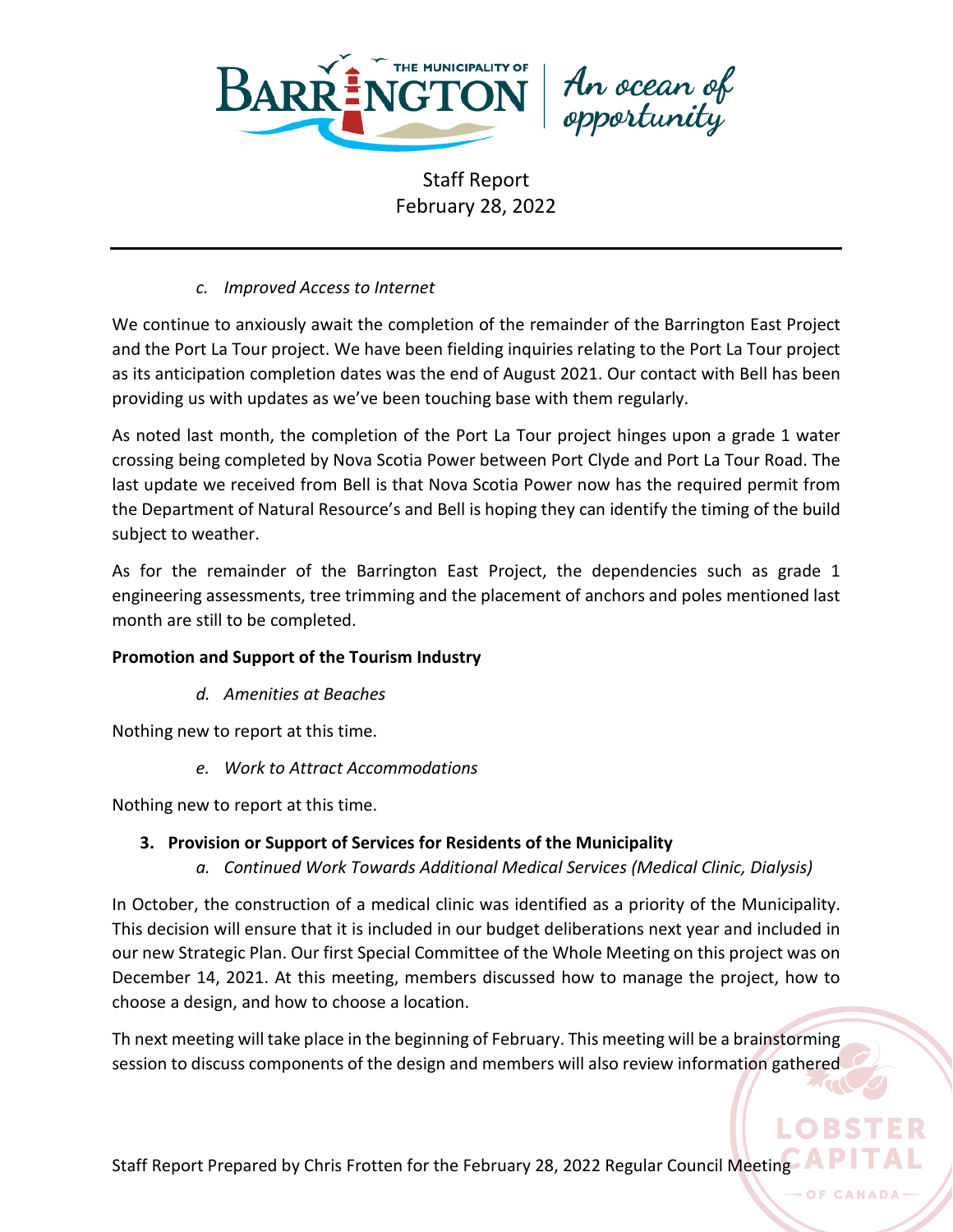

An ocean of<br>opportunity

Staff Report February 28, 2022

on the design and experiences of other clinics owned or operated by municipalities similar to ours.

*b. Develop Water Access Plan (docks, wharves, and marinas)*

Nothing new to report at this time.

*c. Improve Active Transportation (sidewalks, trails, boardwalks)*

The Sherose Island Trail evaluation project is starting the focus group interview phase which will gather detailed information about how people are using the trail. Cobequid Consulting has offered some free assessments of work we may wish to explore so we will look to them for guidance on possibilities for Sherose Island as well as possible trail/ green space development on Cape Sable Island.



OF CAN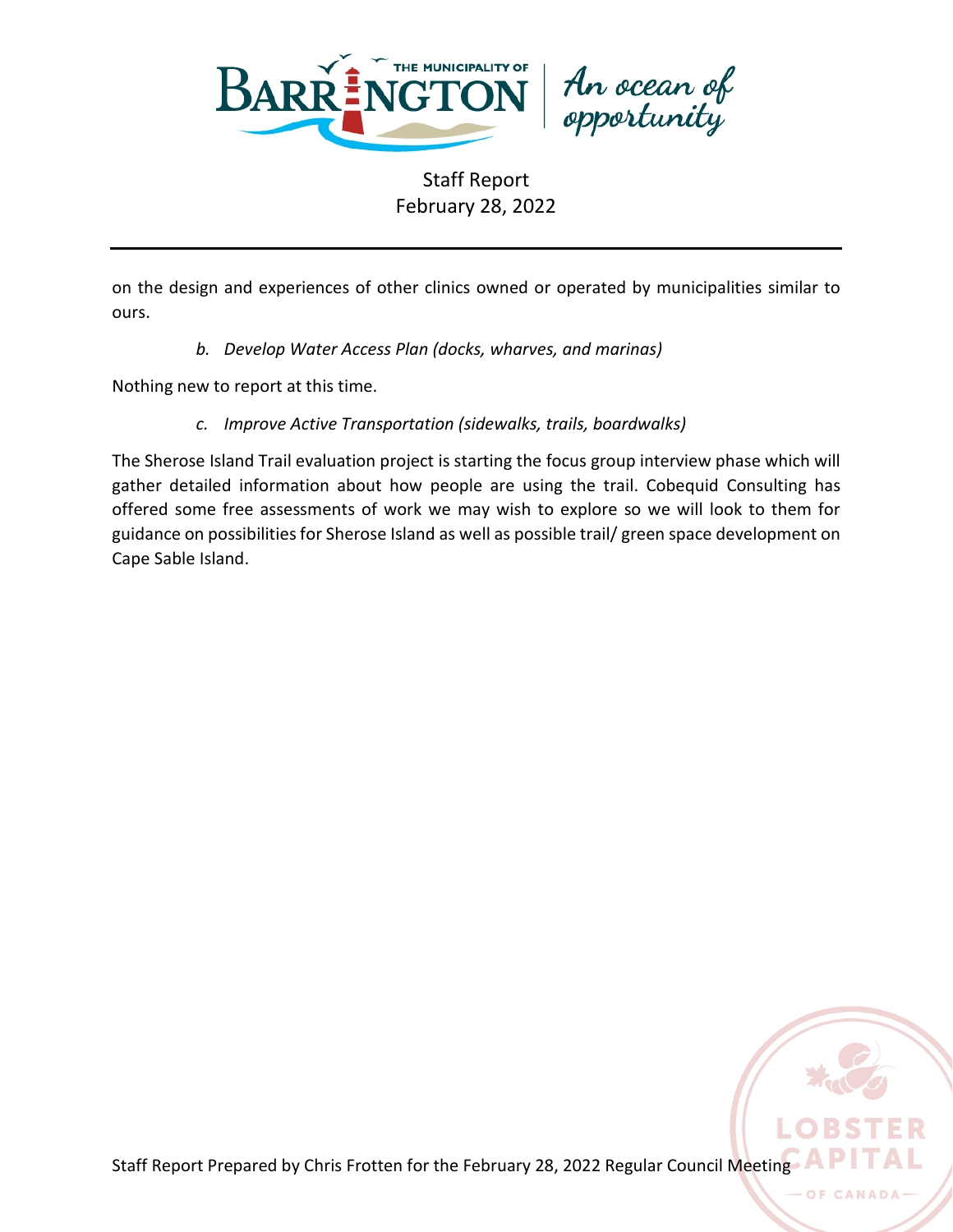

An ocean of<br>opportunity

# **SUMMARY OF ACTIVITIES FROM JANUARY 24TH TO FEBRUARY 27TH, 2022**

## **TOPICS**

## **Nova Scotia Lobster Crawl**

We kicked off February and the Nova Scotia Lobster Crawl on Groundhog Day, February 2 with a virtual event at the Cape Sable Island Causeway, with Lucy the Lobster seeing her shadow. Cailin O'Neil, a travel blogger and content creator hosted the morning event, with support from Donna Hatt and Stephanie Miller-Vincent. This year Lucy received a lot of attention. Brett Ruskin of CBC arrived in Barrington on January 31 to do a story about Lobster Crawl and to meet Lucy. That episode aired on February 2 to a national audience. Following our virtual event, we went live on CTV Morning Live to talk about the lobster crawl and Lucy and following that Suzy did a radio interview with Hot Country FM. On February 3, she spoke with Andrew Carter from CJAD800 in Montreal about Lucy, the Lobster Crawl and the Lobster Capital of Canada.

Cailin stayed in the area for three days creating content for Shelburne County, the Municipality and the Lobster Crawl. We partnered with the Barrington Museum Complex on a Historic Photo Scavenger Hunt, which took place this last weekend. The Tail End Party took place in Lunenburg last night and we partnered on that event to supply prizes and lobster cookies from the Lobster Capital. Given the COVID restrictions and the limited events that could take place for this year's Lobster Crawl, we feel we have kept momentum going and next year will be bigger and better.

### **Tax Sale**

Due to COVID-19 restrictions, our annual tax sale was once again done by tender this year. We accepted tenders until 2:00 p.m. AST Monday, February 14. In the end there were 15 properties on the tax sale list, and we received a number of bids on all but one property. Formal notice to the winning bidders was provided and all but one successful bidder paid in full. A list of the winning bids is posted on our website.

### **Recreation Programming**

We have started communication with school administration and community groups so that all access to school will be free of charge to community members for physical activity and recreation. There will be some promotion to the community at large as well because it opens up facility to host birthday parties, and other active events.

**OF CANADA**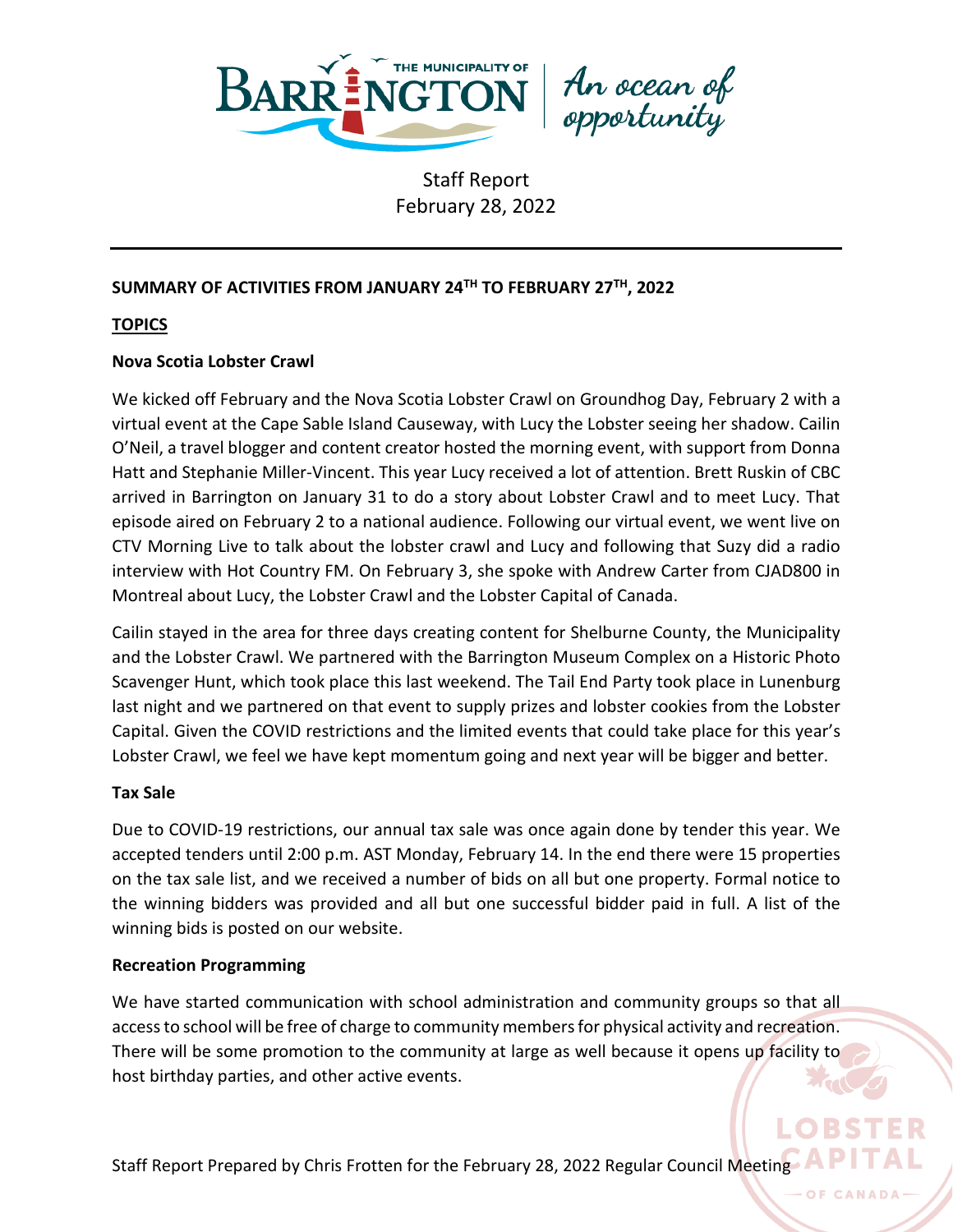

An ocean of<br>opportunity

We are working to return things to "normal" and prepare for spring and summer facility use and programming. We are currently supporting the planning of an Easter Trail event by the Sherose Island Rocks crew, planning a March Break "Get Outside" challenge, starting summer staff recruiting and trying to amplify our equipment loan program.

There are already concerns regionally that aquatic staff will be difficult to recruit this summer. We are identifying ways to train and hire. This may include some promotion to bring in retired or semi-retired people to do instruction as well as change hours of when instruction is offered.

We are working more closely with the Woodland Multi-use Trail Association and NS Trails to better support their work. They have an extensive trail etiquette campaign planned for the spring and wish to have larger events on International Trails Day which falls on the first Saturday in June.

We are wrapping up a funding program project which included the trail tracker and loose parts shed. A trail tracker has been installed as of February 8 and we will provide some trail usage reports for each Recreation Advisory committee meeting to track usage. We struggled to find loose sheds this year due to pandemic and supply issues. However, we have purchased a galvanized shed that will be placed at Woods Harbour playground in the Springtime.

We continued our work on the Hike NS challenge badges. There will be 9 different locations that people will hike, including beaches and trails in all districts in Barrington.

As part of the Make Your Move Campaign**,** parking lot signs have been purchased and are prepared to go on Sobeys parking lot in March. There will also be radio ads, social media contest, and google ads campaign that will be launched in March. Signs were purchased by the Healthy Tomorrows Foundation to promote the campaign at the Sandy Wickens Memorial Arena and at Barrington Curling Club.

# **Building Permits & By-Law Enforcement**

From January 17, 2022, to February 20, 2022, 17 permits were issued with a total dollar value of \$1,371,000. This is a \$805,000 increase compared to the same period last year. 71 building inspections and no fire inspections were carried out.

During this period, no new civic numbers were issued. 10 households and businesses were visited during this period.

Staff Report Prepared by Chris Frotten for the February 28, 2022 Regular Council Meeting

**OF CANADA**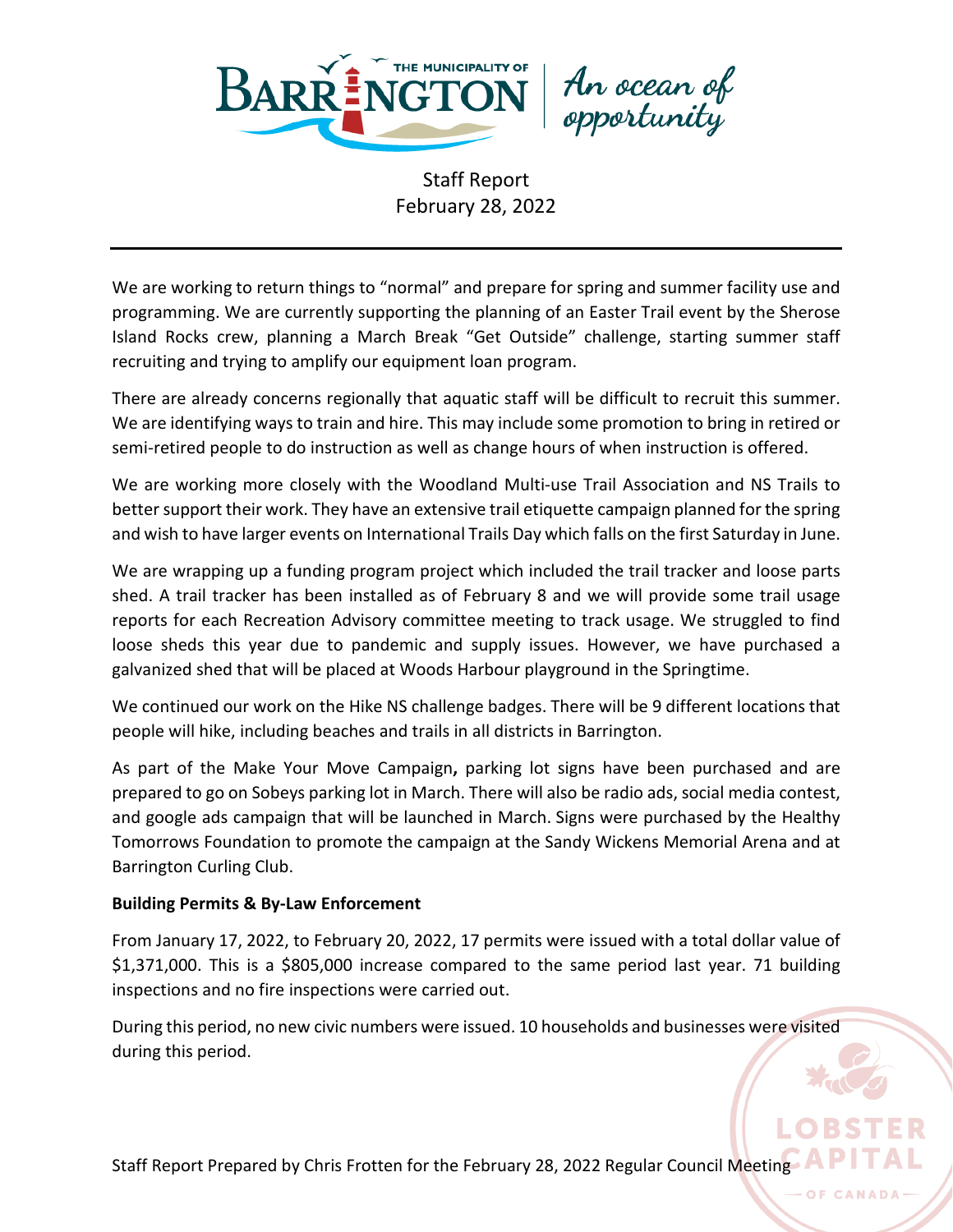

An ocean of<br>opportunity

We received 1 new subdivision application and 1 was completed and sent for registration which leaves us with 2 open subdivision files that we continue to work on.

During this period, we received 1 new complaint regarding illegal dumping. This complaint was investigated and resolved so that there are no open complaints.

Thelma received 1 new streetlight complaint while one complaint was resolved so presently there is only 1 open streetlight complaint.

1 streetlight complaint was resolved, and another was received therefore there is 1 presently open.

# **Fire Services & Emergency Management**

There have been some cases of COVID-19 and close contact isolations in the fire departments, but none have caused any response issues to this point. They continue to monitor the status of their membership and communicate that information to the Fire Services Coordinator.

Otherwise, Dwayne has began a level II course with 12 students which will finish in February, continues to monitor COVID-19 updates from the province and EMONS and performed monthly fire and life safety inspections.

Last January, the Fire Departments responded to 21 calls and they responded to 8 in January 2021. Here is the data for the month of January:

Staff Report Prepared by Chris Frotten for the February 28, 2022 Regular Council Meeting

OF CANA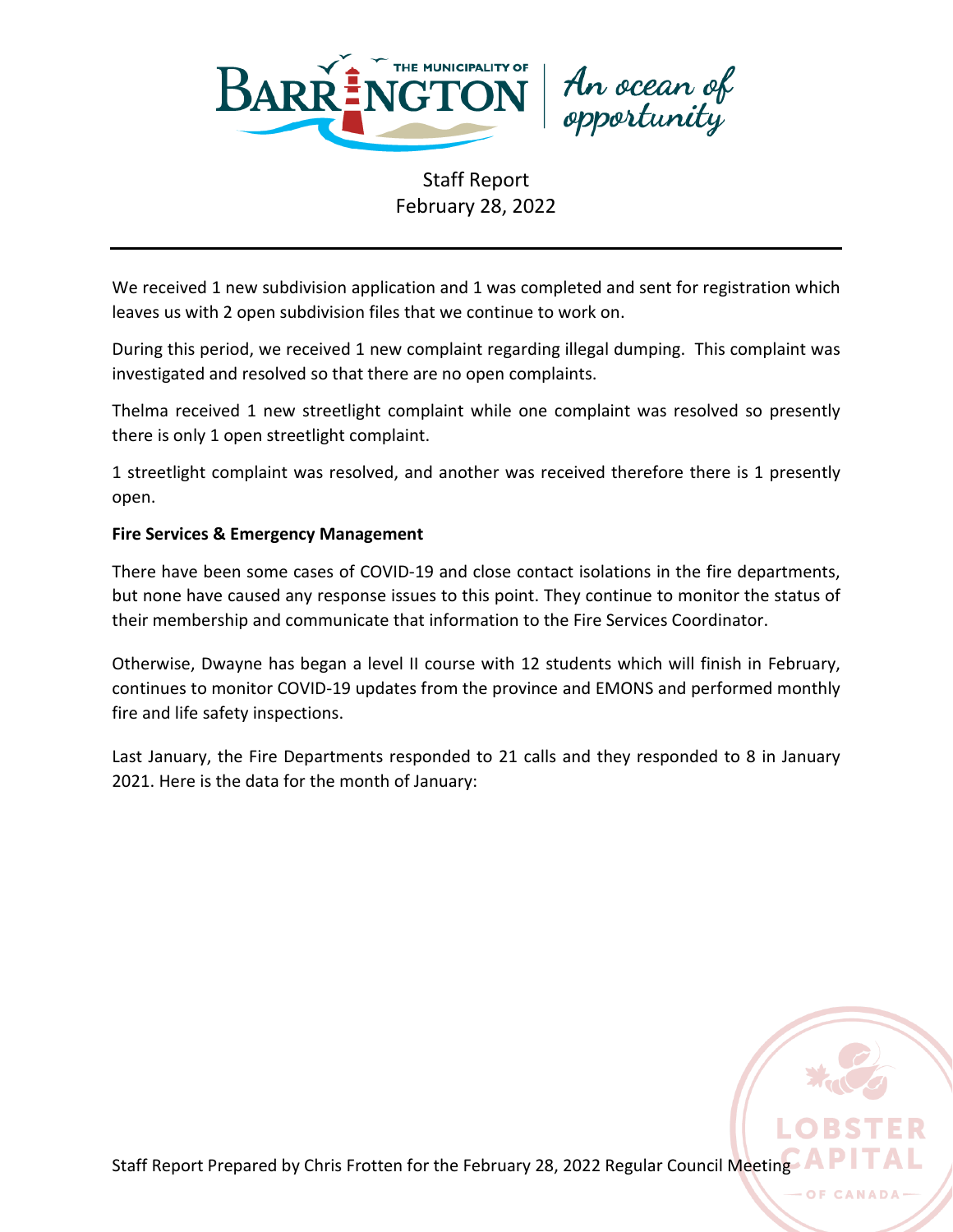



| <b>BARRINGTON MUNICIPAL FIRE SERVICE</b>  |                |            |      |            |               |       |              |
|-------------------------------------------|----------------|------------|------|------------|---------------|-------|--------------|
| <b>EMERGENCY CALLS</b><br>2022<br>January |                |            |      |            |               |       |              |
| <b>FIRE DEPARTMENT</b>                    |                | Fire   Mut | Auto | <b>MFR</b> | l MVC l       | Other | <b>TOTAL</b> |
|                                           |                | Aid        | Aid  |            |               |       |              |
| Barrington/Port La Tour FD                | 1              |            |      |            |               |       | 3            |
| <b>Island Barrington Passage FD</b>       | $\overline{2}$ |            |      |            | $\mathcal{P}$ | 3     | 7            |
| Woods Harbour/Shag Harbour FD             |                |            |      | 8          |               | 3     | 11           |
| <b>TOTALS</b>                             | 3              |            |      | 9          | 3             | 6     | 21           |
| <b>B/PLT - Chimney</b>                    |                |            |      |            |               |       |              |
| IBP - Electrical, chimney                 |                |            |      |            |               |       |              |
| WH/SH-                                    |                |            |      |            |               |       |              |
|                                           |                |            |      |            |               |       |              |
|                                           |                |            |      |            |               |       |              |



**OF CANA**